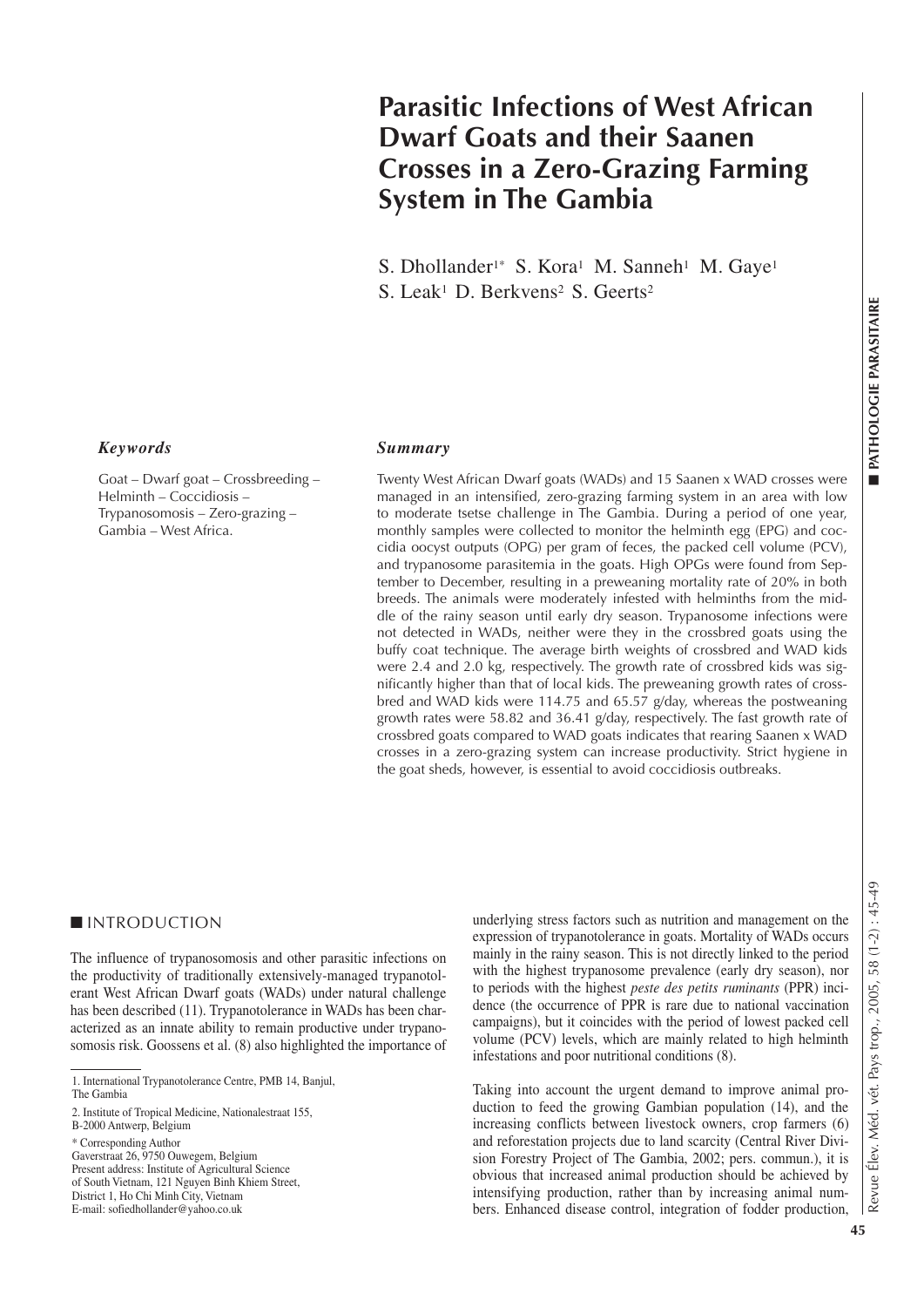improved husbandry and controlled breeding are essential steps to intensify animal production.

With the aim of intensifying both animal and crop production, an integrated livestock-crop farming system was set up at the International Trypanotolerance Centre (ITC) campus in Bansang. WAD x Saanen crossbred goats were used as animal-component. Crossbreeding trypanotolerant WADs with temperate dairy Saanen goats might be an effective means to increase the genetic potential for milk production and retain some trypanotolerance. Additionally, the possible increased growth rate of the crossbred animals could lead to increased meat production. The purpose of the crossbreeding program, however, is to strictly control the spread of the crossbred animals to small scale, intensified and integrated farming systems, and not to let the crossbred animals roam freely in the villages. For this reason, the male crossbred bucks were castrated to avoid the absorption of the Saanen genes into the trypanotolerant WAD-goat species in the research area, and a pure Saanen flock was maintained for the production of crossbred goats. Finally, an experiment carried out at ITC Bansang station revealed no significant difference in susceptibility to an experimental infection with *Trypanosoma congolense* between WADs and their Saanen crosses (4).

This experiment aimed to study the effect of natural infections, such as trypanosomosis or gastro-intestinal parasites, on the health and productivity of WADs and their Saanen crosses managed in an intensified zero-grazing farming system in The Gambia.

### ■ MATERIALS AND METHODS

### *Study site*

The study was carried out in Bansang (13° 27′ N, 14° 41′ W), Central River Division South, located 320 km from the Atlantic coast in The Gambia. The area has a low to seasonally moderate tsetse challenge (13). An intensified farming system was set up at ITC campus, where WAD x Saanen crossbreds, food crops and fodder trees were integrated into a zero-grazing farming system. Crossbred goats were fed from inter-cropped legumes and crop residues.

# *Animals and animal husbandry*

The animals used in the trial were born at the beginning of the rainy season 2002 (between June and August) and reared at the integrated farm of ITC campus. Female WAD goats and a Saanen buck (of Belgian origin) were used to produce F1 crosses. All goats were housed in compost sheds built in such a way as to reduce disease risk and optimize production. No netting was used to keep insects outside the shed. The goats were fed in a manger made of timber and cement, designed to prevent droppings from falling into feed or drinking water. The ground was littered with straw that was used for composting.

The kids were weaned at the age of three months (between August and October). Thereafter they were stall-fed with groundnut hay *ad libitum* and received gradually up to 200 g of a concentrate mixture daily consisting of 30% millet, 30% rice bran, 20% cottonseed and 20% groundnut cake, estimated at 0.91 feed units and 166.8 g digestible crude protein per kilogram of dry matter. Before the kids were weaned, the nanny goats were allowed to graze for five hours daily on natural pasture. The kids were always kept on zero-grazing.

# *Health care*

All animals (nannies and offspring) were treated with a fenbendazole anthelmintic (Panacur®, Hoechst), at a dosage of 10 mg/kg

at the middle (15 Aug.) and the end (15 Nov.) of the rainy season. This double dosage of fenbendazole anthelmintic administered to goats at strategic intervals was described by Kaufmann (9). The animals also received vaccinations against PPR, pasteurella (National Laboratory for Livestock and Veterinary Research, Dakar) and *Clostridium* (Covexin 8®, Schering-Plough Animal Health).

# *Experimental design*

The experiment took place between July 2002 and July 2003. Twenty (10 males and 10 females) Saanen x WAD crossbred goats (average age of 3 days on 15 July) and 15 (6 females and 9 males) WAD goats (average age of 10 days on 15 July) were monitored during a period of 12 months. The helminth egg output (EPG) and coccidia oocyst output (OPG) per gram of feces, PCV, and trypanosome infection status of the goats were determined monthly.

Rectal fecal samples were collected to determine helminth EPG and OPG using the McMaster technique with a sensitivity of 100 EPG/OPG (18). Jugular vein blood samples were collected with ethylenediaminetetraacetic acid (EDTA) coated vacutainer tubes (4.5 ml), and PCV levels were measured as an estimation of anemia using the capillary microhematocrit centrifugation method. The buffy coat was examined using phase contrast or dark ground microscopy (x 100-400) (10). A number of 50 to 100 fields were examined per sample. Parasitemia was scored using the method of Paris et al. (12).

### *Statistical analysis*

All data were processed using Microsoft Access database, version 7, and analyzed using Stata (17). A random effect negative binomial regression was used to detect differences in weight, OPG and EPG: ln (weight) = cte +  $\beta_1$ breed +  $\beta_2$ sex +  $\beta_3$ age + <sup>v</sup>animal + error, where "ln" means natural logarithm, and "cte" constant.

### ■ RESULTS

# *Parasitic infections*

The monthly average OPG of WADs and crossbred goats is shown in figure 1. Mixed coccidia infections were observed throughout the rainy season and the cold dry season. The animals remained free of coccidia during the hot dry season (mid February-June). High oocyst outputs were found from September to December. A peak output of 49,029 OPG  $(SD = 64,100)$  was observed in November in F1s and a peak output of 55,716 OPG (SD = 50,154) was observed in the local goats in October. There was no significant difference in oocyst outputs between the breeds. High individual variations in oocyst output were observed, resulting in high standard deviations.

The monthly average nematode egg excretion of the WAD and crossbred goats is shown in figure 2. Mixed nematode infections were observed from the middle of the rainy season until the early dry season (August-December). A maximum average output of 1467 eggs/g  $(SD = 2772)$  was found in the local goats in October, and a maximum average output of 586 eggs/g  $(SD = 1550)$  was observed in F1s in November. There was no significant difference in nematode egg outputs between the breeds. Two out of 15 WADs showed high egg outputs (10,850 and 9950 eggs per gram of feces) in September, one month after treatment with fenbendazole. No trypanosome infections were detected using the buffy coat method of blood examination in either WADs or crossbred goats between July 2002 and July 2003.

Revue Élev. Méd. vét. Pays trop., 2005, 58 (1-2) : 45-49

Pays trop.,

Revue Élev. Méd. vét.

2005, 58 (1-2): 45-49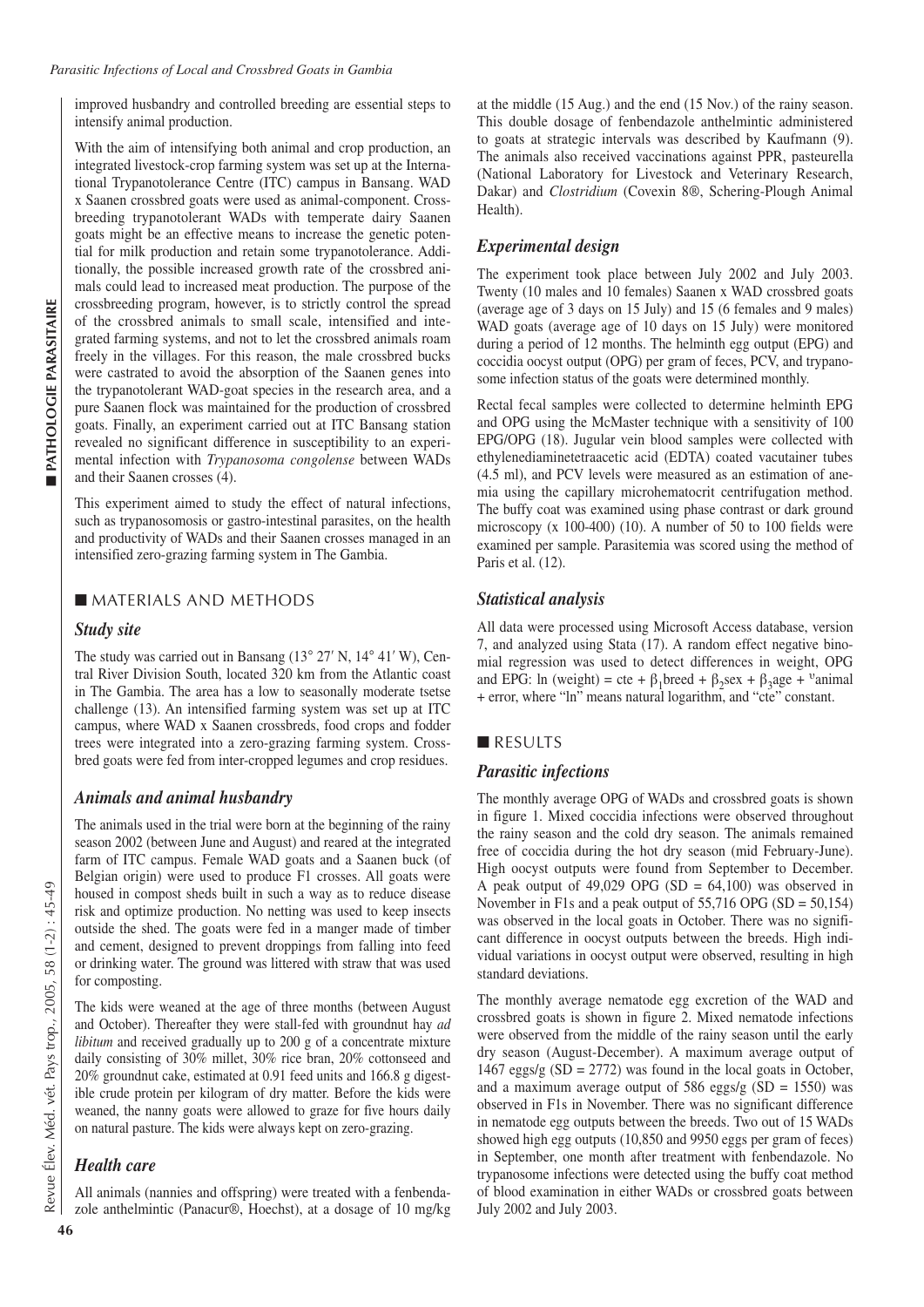

Figure 1: Monthly average coccidia oocyst output in West African Dwarf (WAD) and crossbred (F1) goats.



Figure 3: Monthly average body weights of West African Dwarf (WAD) and crossbred  $(F1)$  goats.



Parasitoses de chèvres locales et croisées en Gambie

Figure 2: Monthly average nematode egg excretion of West African Dwarf (WAD) and crossbred (F1) goats.



Figure 4: Monthly average packed cell volume of West African Dwarf (WAD) and crossbred (F1) goats.

### **Growth** rate

The arithmetic average monthly weights of WADs and crossbred goats are represented in figure 3. The average birth weights of crossbred and WAD kids were 2.4 and 2.0 kg, respectively. The growth rate of crossbred kids was significantly higher ( $P = 0.018$ ) than that of WAD kids. The preweaning growth rates of crossbred and WAD kids were 114.75 and 65.57 g/day, respectively, while their postweaning growth rates were 58.82 and 36.41 g/day, respectively.

### Packed cell volume

The monthly arithmetic average PCVs of WADs and crossbred goats are shown in figure 4. The average PCV of crossbred goats was higher than that of WADs, but no significant difference was observed. Generally, the average PCV remained above 20% during the whole year for both breeds. Minimum PCVs were observed during the rainy season in November in F1s (23%) and in October in WADs  $(21\%)$ .

#### **Clinical observations**

Four crossbred and three WAD kids died between the age of one week and four months, resulting in a preweaning mortality rate of 20% in both breeds. The animals had diarrhea and were dehydrated. High oocyst numbers were found in the feces. Postmortem inspection revealed intestinal hemorrhages. Two of the sick animals showed nasal discharge due to simultaneous respiratory infections. All the remaining kids were treated with amprolium HCl (Amprolin-300 ws<sup>®</sup> Interchemie) at a dosage of 1 g / 3 kg per os, during five days, starting on 25 November 2002. There was no postweaning mortality.

#### **DISCUSSION**

Young goats commonly harbor several species of coccidia and frequently produce oocysts at a rate of  $10^5$  to  $10^6$  oocysts per gram of feces without showing clinical symptoms. Disease, however, occurs following stress situations such as weaning, changes in diet, weather or regrouping (9). The clinical coccidiosis observed at the end of the rainy season could have been caused by the harsh climatic conditions resulting in a high degree of humidity and moisture in the goat shed. Unfortunately, the coccidia species involved were not identified. The sick animals showed diarrhea and dehydration, which resulted in a high preweaning mortality of 20% in the kids. In three cases coccidiosis was accompanied by pneumonia. These results are similar to those of Donkin and Boyazoglu (5), who reported that coccidiosis, often accompanied by pneumonia, caused high mortality rates in indigenous South African kids  $(28%)$  and their Saanen crosses  $(24%)$ . Deaths occurred mainly in the first four months.

Vercruysse (19) studied the prevalence of coccidia in extensively managed goats in Senegal. He reported a high prevalence of coccidiosis  $(85\%)$  as well as moderate oocyst outputs in the range of 1000-5000 oocysts per gram of feces. The disease occurred during the whole year without seasonal fluctuations. The author concluded, however, that the disease risk is likely to increase in more intensive systems of management. The results of this trial confirmed this statement. Coccidiosis appeared to be a major constraint for both young WADs and their Saanen crosses in an intensive farming system during the rainy season. The curative use of amprolium *per os* considerably reduced the oocyst output. The sustainability of the prophylactic use of amprolium *per os*, with regard to the up-coming resistance to the medicine, however, can be questioned.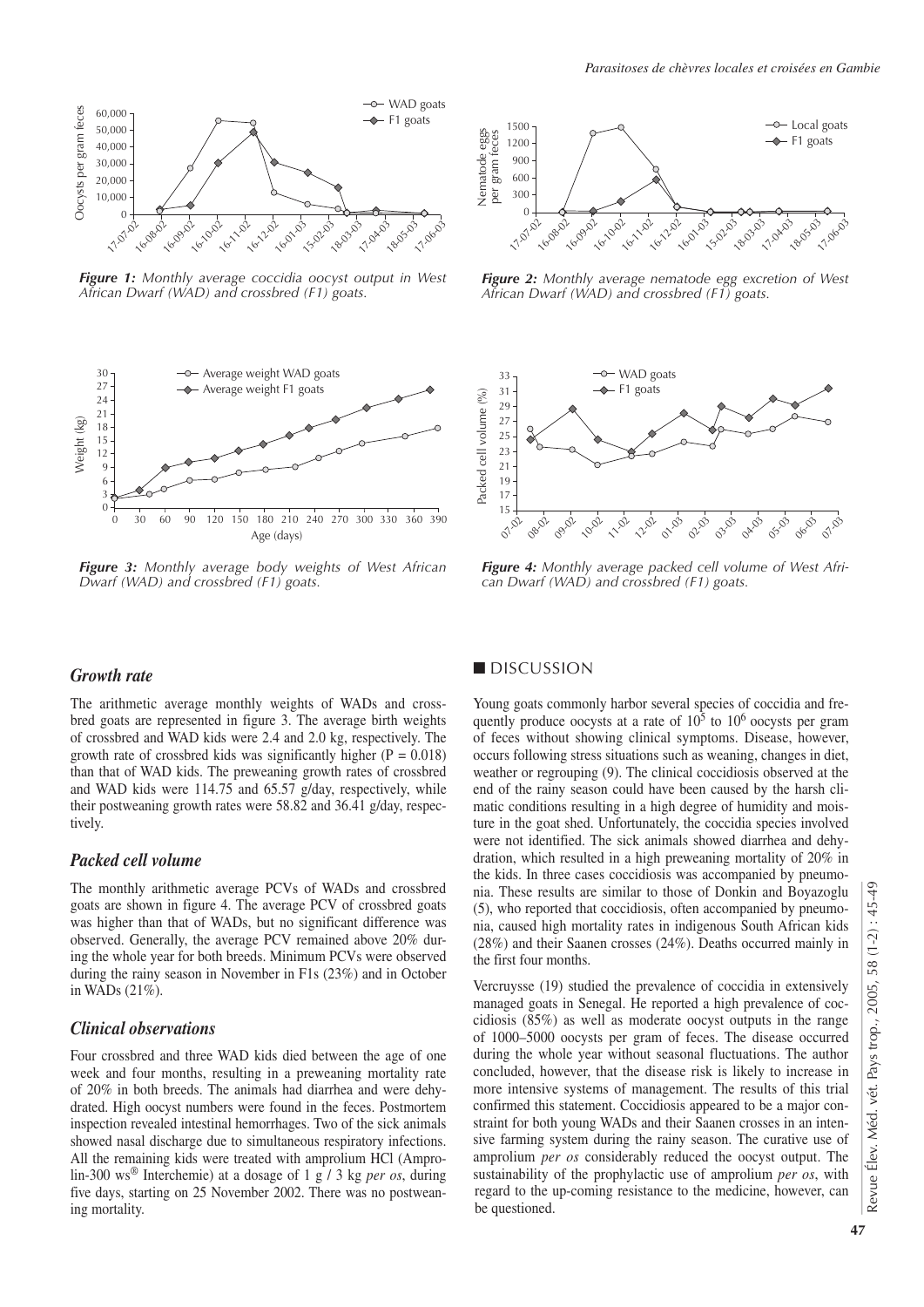#### *Parasitic Infections of Local and Crossbred Goats in Gambia*

The average EPG observed during the reported period was low. Nonetheless, during the rainy season peak EPGs of about 600 to 1500 were observed. Since coproculture was not performed, it is difficult to evaluate the impact of these EPG levels. Furthermore, the result was highly influenced by individual variation in EPGs. A more accurate idea would have been obtained if a much larger number of animals had been used in the experiment.

It remains nevertheless remarkable that even low EPGs occurred in animals which were kept on zero-grazing management and which were treated twice with fenbendazole at strategic intervals. Possible sources of infectious larvae in the goat shed could have been the nanny goats that went out for grazing in the preweaning period, before general deworming with fenbendazole took place on 15 August. Chartier et al. (3) studied the effect of internal parasites on zero-grazing adult goats in France and found that the management history of the farms, in which grazing had been practiced six months to three years earlier, related to the occurrence of digestive strongyles. Furthermore, Silvestre et al. (16) determined that the number of farms from which goats originated at the constitution of the herd correlated with the diversity and intensity of helminth infections. The WAD nanny goats used for breeding in this experiment originated from different herds.

Only two out of 15 WADs showed high egg outputs one month after treatment with fenbendazole. Although several authors (2, 7) reported the presence of benzimidazole resistance in nematodes of small ruminants in The Gambia, the fact that only two animals were involved was not suggestive for drug resistance.

The seasonal pattern of nematode egg output in both breeds observed during this study was comparable to the pattern described by Osaer et al. (11) in traditionally managed WADs in the study area. The maximum egg excretion occurred at the end of the rainy season. Reinfestation with helminths during the dry season did not occur, confirming previous observations (1). The drop in PCV at the end of the rainy season reflected the peak in mean nematode EPG and OPG.

Bearing in mind the high helminth challenge and the prevalence of anthelmintic resistance in the study area, it should be recommended to strictly avoid the access of grazing animals in the goat shed. When this measure is put into effect, the use of anthelmintics might be omitted under zero-grazing conditions.

Although the study area has a moderate tsetse challenge (13) and a trypanosome incidence of 3.2% in traditionally managed WADs (11), trypanosome infections did not occur in the stall-fed goats during the observation period of one year. A total animal number of 35 goats, however, is rather small to conclude that stall-feeding might have reduced the occurrence of trypanosomosis. The study results are nevertheless promising. Trypanosomosis did not appear to be a major constraint to rearing Saanen x WAD crosses in an intensive farming system in a moderately tsetse infested area.

The fast growth rate of the crossbred goats compared to the local goats indicated that rearing Saanen x WAD crosses in an intensive farming system could increase meat production and thereby improve food security in rural areas of The Gambia. However, the experiment would have been more revealing if several sires had been used to create the crossbreeds, as there was a confounding effect between breed and sire. In addition, Saanen x WAD crosses might produce more goat milk, which can be a complementary source of proteins, energy and calcium (20, 21), when fresh cow milk or imported milk products are not available or affordable. Serradilla (15) reviewed experiments on the raising of dairy goats in different areas of the world and reported that milk yields of first crossed products (F1s) are usually intermediate between those of exotic and local breeds. Further studies are needed to assess milk production of WAD x Saanen crossbreds and the socio-economic impact of the intensive goat production system.

#### **Acknowledgments**

The authors wish to thank the ITC Director for providing working facilities and the staff of the Small Ruminant Research Unit for their valuable effort in collecting data. This work would not have been possible without the financial support of the Belgian Directory General for Development Cooperation (DGDC), and the Flemish technical cooperation (VVOB). Furthermore, we wish to thank the farmers from the integrated Saanen goat farm "De Levende Aarde" in Alken in Belgium for their support and technical advice for the crossbreeding.

#### **REFERENCES**

1. ANKERS P., ZINSSTAG J., PFISTER K., 1994. Quasi-absence de réinfestation par les strongles du bétail gambien en saison sèche. *Revue Elev. Méd. vét. Pays trop.*, **47** : 201-205.

2. BA H., GEERTS S., 1998. La résistance aux benzimidazoles des nématodes gastro-intestinaux des petits ruminants en Gambie et au Sénegal. *Revue Elev. Méd. vét. Pays trop.*, **51** : 207-210.

3. CHARTIER C., PORS I., PELLET M.-P., LOSDAT A., PANELLE A., 1992. Le parasitisme interne des chèvres laitières élevées en zéro-pâturage. *Rec. Méd. vét.,* **168** : 429-436.

4. DHOLLANDER S., BOS J., KORA S., SANNEH M., GAYE M., LEAK S., BERKVENS D., GEERTS S., 2005. Susceptibility of West African Dwarf goats and WAD\*Saanen crosses to experimental infection with *Trypanosoma congolense. Vet. Parasitol.*, **130**: 1-8.

5. DONKIN E.F., BOYAZOGLU P.A., 2000. Milk production from goats for households and small-scale farmers in South Africa. In: Proc. 7th Int. Conf. on Goats, Tours, France, 15-21 May 2000, p. 324-326.

6. FAO, 1997. The national agricultural research system of the Gambia: analyses and strategy for the long term. Final Report. Rome, Italy, FAO, p. 193.

7. GEERTS S., DORNY P., 1996. Anthelmintic resistance in helminths of animals and man in the Tropics. *Bull. Séances Acad. R. Sci. Outre-Mer*, **41**: 401-424.

8. GOOSSENS B., OSAER S., NDAO M., VAN WINGHEM J., GEERTS S., 1999. The susceptibility of Djallonké-Sahelian crossbred sheep to *Trypanosoma congolense* and helminth infection under different diet levels. *Vet. Parasitol.*, **85**: 25-41.

9. KAUFMANN J., 1996. Parasitic infections of domestic animals. A diagnostic manual. Berlin, Germany, Birkhauser, 423 p.

10. MURRAY M., MURRAY P.K., MCINTYRE W.I.M., 1977. An improved parasitological technique for the diagnosis of African trypanosomiasis. *Trans. R. Soc. trop. Med. Hyg.*, **71**: 325-326.

11. OSAER S., GOOSSENS B., KORA S., GAYE M., DARBOE L., 1999. Health and productivity of traditionally managed Djallonke sheep and West African dwarf goats under high and moderate trypanosomosis risk. *Vet. Parasitol.,* **82**: 101-119.

12. PARIS J., MURRAY M., MCODIMBA F., 1982. A comparative evaluation of the parasitological techniques currently available for the diagnosis of African trypanosomiasis in cattle. *Acta trop.*, **39**: 307-309.

13. RAWLINGS P., CEESAY M.L., WACHER T.J., SNOW W.F., 1993. The distribution of tsetse flies *Glossina morsitans submorsitans* and *Glossina palpalis gambiensis* (Diptera: Glossinidae) in The Gambia and the application of survey results to tsetse and trypanosomiasis control. *Bull. Entomol. Res.*, **83**: 625-632.

14. SCHWARTZ H.J., 1999. Consultancy programme against desertification. Mission report. Banjul, The Gambia, Gambian Government.